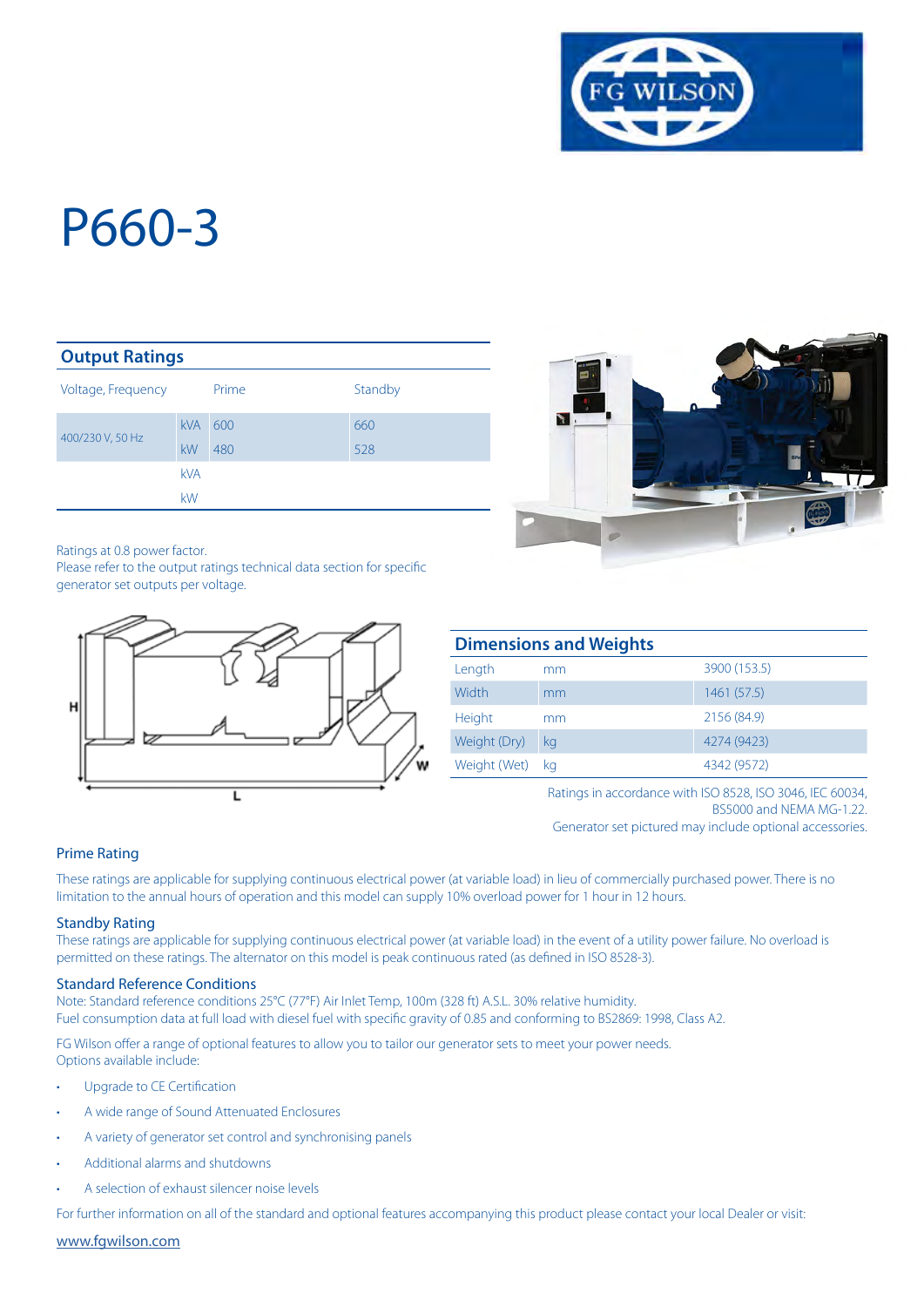

### **Ratings and Performance Data** Engine Make Perkins Engine Model: 2806A-E18TAG1A Alternator Make FG Wilson Alternator Model: FG33A500 Control Panel: FG100 Base Frame: **Heavy Duty Fabricated Steel** Circuit Breaker Type: 3 Pole MCCB Frequency: 60 HZ 60 HZ Engine Speed: RPM rpm rpm 1500 Fuel Tank Capacity: litres (US gal) 1132 (299.04) Fuel Consumption Prime litres (US gal)/hr 118.5 (31.3) Fuel Consumption Standby litres (US gal)/hr 131.1 (34.6)

### **Engine Technical Data**

| No. of Cylinders                  |                                | 6                                            |              |  |
|-----------------------------------|--------------------------------|----------------------------------------------|--------------|--|
| Alignment                         |                                | <b>IN LINE</b>                               |              |  |
| Cycle                             |                                | <b>4 STROKE</b>                              |              |  |
| <b>Bore</b>                       | $mm$ (in)                      | 145(5.7)                                     |              |  |
| <b>Stroke</b>                     | mm (in)                        | 183(7.2)                                     |              |  |
| Induction                         |                                | <b>TURBOCHARGED AIR TO AIR CHARGE COOLED</b> |              |  |
| Cooling Method                    |                                | <b>WATER</b>                                 |              |  |
| <b>Governing Type</b>             |                                | <b>ELECTRONIC</b>                            |              |  |
| <b>Governing Class</b>            |                                | ISO 8528 G2                                  |              |  |
| <b>Compression Ratio</b>          |                                | 14.5:1                                       |              |  |
| Displacement                      | $L$ (cu. in)                   | 18.1 (1104.5)                                |              |  |
| Moment of Inertia:                | kg $m^2$ (lb/in <sup>2</sup> ) | 7.05 (24091)                                 |              |  |
| Voltage                           |                                | 24                                           |              |  |
| Ground                            |                                | Negative                                     |              |  |
| <b>Battery Charger Amps</b>       |                                | 70                                           |              |  |
| Engine Weight Dry                 | kg (lb)                        | 2050 (4519)                                  |              |  |
| Engine Weight Wet                 | kg (lb)                        | 2158 (4758)                                  |              |  |
|                                   |                                |                                              |              |  |
| <b>Engine Performance Data</b>    |                                | <b>50 Hz</b>                                 | <b>60 Hz</b> |  |
| <b>Engine Speed</b>               | rpm                            | 1500                                         |              |  |
| <b>Gross Engine Power Prime</b>   | kW (hp)                        | 539.7 (724)                                  |              |  |
| <b>Gross Engine Power Standby</b> | kW (hp)                        | 592.7 (795)                                  |              |  |
| <b>BMEP Prime</b>                 | kPa (psi)                      | 2381 (345.4)                                 |              |  |

BMEP Standby **kPa** (psi) **2615 (379.3)**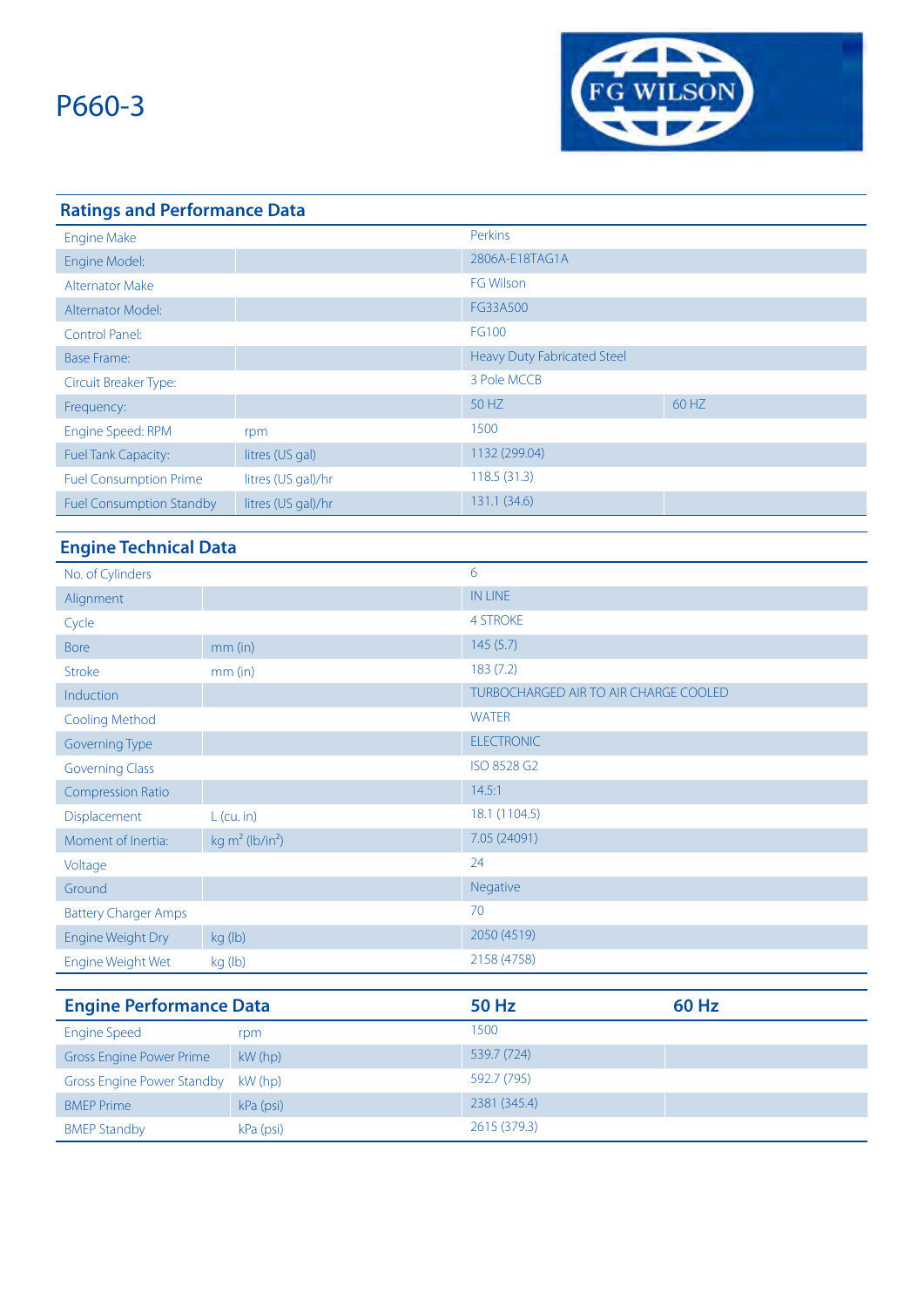

| <b>Fuel System</b>         |                    |              |                             |             |             |
|----------------------------|--------------------|--------------|-----------------------------|-------------|-------------|
| Fuel Filter Type:          |                    |              | Eco Replaceable Element     |             |             |
| Recommended Fuel:          |                    |              | Class A <sub>2</sub> Diesel |             |             |
| <b>Fuel Consumption at</b> |                    | 110 % Load   | 100 % Load                  | 75 % Load   | 50 % Load   |
| 50 Hz Prime:               | 1/hr (US gal/hr)   | 131.1 (34.6) | 118.5(31.3)                 | 88.7 (23.4) | 61.1(16.1)  |
| 50 Hz Standby              | $1/hr$ (US gal/hr) | ۰            | 131.1 (34.6)                | 97.3(25.7)  | 66.5 (17.6) |
| 60 Hz Prime                | $I/hr$ (US gal/hr) |              |                             |             |             |
| 60 Hz Standby              | $1/hr$ (US gal/hr) | ۰            |                             |             |             |

(Based on diesel fuel with a specific gravity of 0.86 and conforming to BS2869 classA2,EN590

| <b>Air System</b>                               |                | <b>50 Hz</b>  | <b>60 Hz</b>        |  |
|-------------------------------------------------|----------------|---------------|---------------------|--|
| Air Filter Type:                                |                |               | <b>Non Canister</b> |  |
| <b>Combustion Air Flow Prime</b>                | $m3/min$ (cfm) | 34 (1201)     |                     |  |
| <b>Combustion Air Flow Standby</b>              | $m3/min$ (cfm) | 36 (1271)     |                     |  |
| Max. Combustion Air Intake Restriction          | kPa            | 6.4(25.7)     |                     |  |
|                                                 |                |               |                     |  |
| <b>Cooling System</b>                           |                | <b>50 Hz</b>  | <b>60 Hz</b>        |  |
| <b>Cooling System Capacity</b>                  | I (US gal)     | 68.5(18.1)    |                     |  |
| Water Pump Type:                                |                |               | Centrifugal         |  |
| Heat Rejected to Water & Lube Oil: Prime        | kW (Btu/min)   | 208 (11829)   |                     |  |
| Heat Rejected to Water & Lube Oil: Standby      | kW (Btu/min)   | 222 (12625)   |                     |  |
| Heat Radiation to Room*: Prime                  | kW (Btu/min)   | 65.3 (3714)   |                     |  |
| Heat Radiation to Room*: Standby                | kW (Btu/min)   | 72.1 (4100)   |                     |  |
| Radiator Fan Load:                              | $kW$ (hp)      | 9(12.1)       |                     |  |
| Radiator Cooling Airflow:                       | $m3/min$ (cfm) | 373.2 (13179) |                     |  |
| <b>External Restriction to Cooling Airflow:</b> | Pa (in H2O)    | 125(0.5)      |                     |  |

\*: Heat radiated from engine and alternator

Designed to operate in ambient conditions up to 50°C (122°F).

Contact your local FG Wilson Dealer for power ratings at specific site conditions.

| <b>Lubrication System</b>  |                       |                |  |  |
|----------------------------|-----------------------|----------------|--|--|
| Oil Filter Type:           |                       | Eco, Full flow |  |  |
| <b>Total Oil Capacity:</b> | $\mathsf{I}$ (US gal) | 62(16.4)       |  |  |
| Oil Pan Capacity:          | I(US gal)             | 53(14)         |  |  |
| Oil Type:                  |                       | API CH4 / CI4  |  |  |
| Oil Cooling Method:        |                       | <b>WATER</b>   |  |  |

| <b>Exhaust System</b>            |                              | 50 Hz      | 60 Hz |
|----------------------------------|------------------------------|------------|-------|
| Maximum Allowable Back Pressure: | kPa (in Hg)                  | 6.9(2)     |       |
| Exhaust Gas Flow: Prime          | $m3/min$ (cfm)               | 96 (3390)  |       |
| Exhaust Gas Flow: Standby        | $m3/min$ (cfm)               | 104 (3673) |       |
| Exhaust Gas Temperature: Prime   | $^{\circ}$ C ( $^{\circ}$ F) | 568 (1054) |       |
| Exhaust Gas Temperature: Standby | $^{\circ}$ C ( $^{\circ}$ F) | (1060)     |       |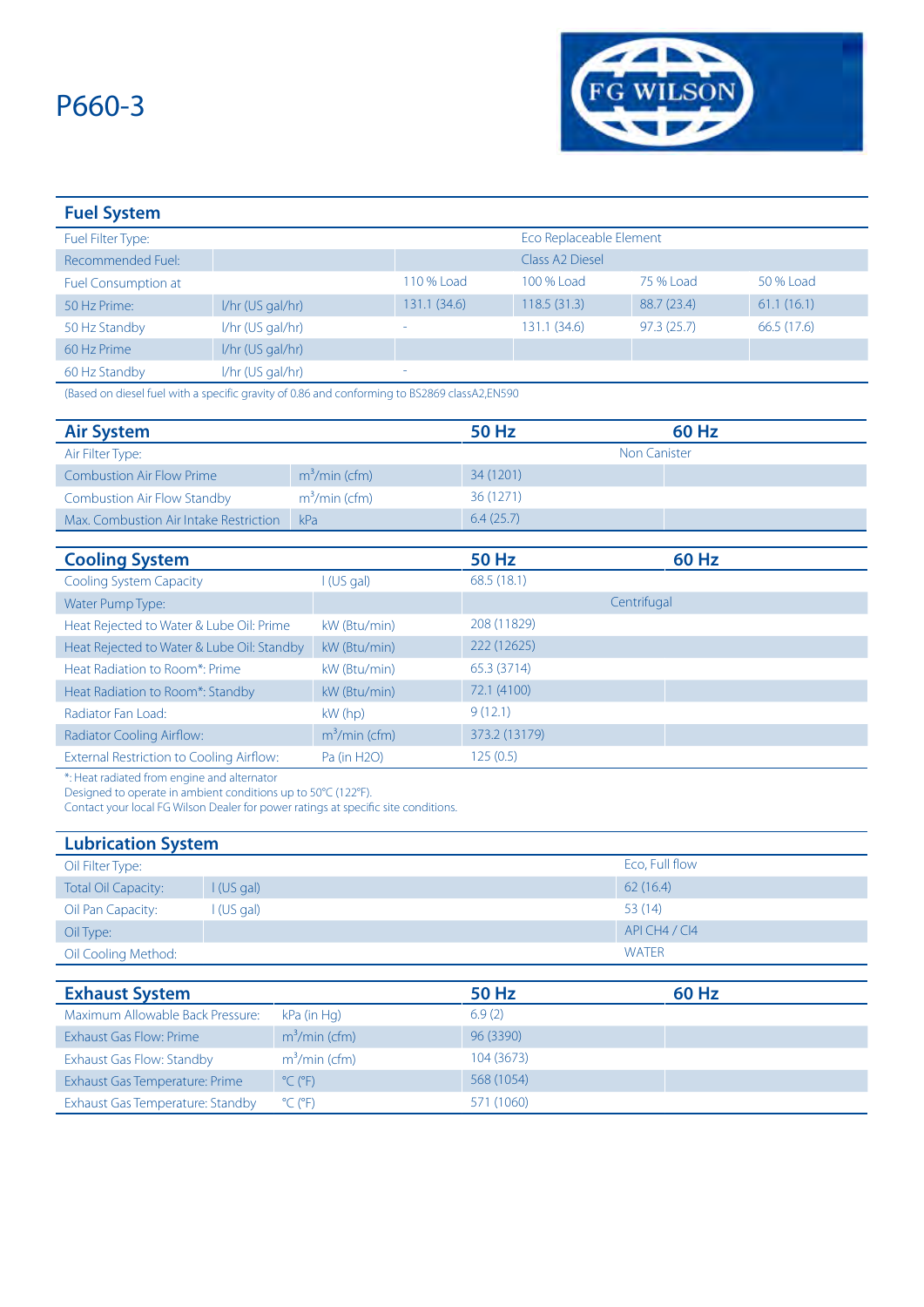

| <b>Alternator Physical Data</b> |                  |
|---------------------------------|------------------|
| No. of Bearings:                |                  |
| <b>Insulation Class:</b>        | Н                |
| Winding Pitch:                  | 2/3              |
| <b>Winding Code</b>             | R <sub>16</sub>  |
| Wires:                          | 6                |
| Ingress Protection Rating:      | IP21             |
| <b>Excitation System:</b>       | <b>SHUNT</b>     |
| AVR Model:                      | <b>A106 MKII</b> |
|                                 |                  |

\* dependant on voltage code selected

#### **Alternator Operating Data**

| Overspeed: rpm                     |               | 2250        |
|------------------------------------|---------------|-------------|
| Voltage Regulation: (Steady state) | %             | $+/- 1.0$   |
| Wave Form $NEMA = TIF$ :           |               | 50          |
| Wave Form $IEC = THE$ :            | $\%$          |             |
| Total Harmonic content LL/LN:      | $\frac{0}{0}$ | 3           |
| Radio Interference:                |               | EN61000-6   |
| Radiant Heat: 50 Hz                | kW (Btu/min)  | 30.1 (1712) |
| Radiant Heat: 60 Hz                | kW (Btu/min)  |             |

### **Alternator Performance Data 50 Hz:**

|                            |               | 415/240 V | 400/230 V | 380/220 V |     |
|----------------------------|---------------|-----------|-----------|-----------|-----|
| <b>Voltage Code</b>        |               |           |           |           |     |
|                            |               |           | 230 V     |           |     |
| Motor Starting Capability* | <b>kVA</b>    | 1503      | 1399      | 1258      |     |
| Short Circuit Capacity**   | $\frac{0}{0}$ | 300       | 300       | 300       | 300 |
| Reactances                 | Xd            | 2.446     | 2.629     | 2.883     |     |
|                            | X'd           | 0.115     | 0.124     | 0.136     |     |
|                            | X"d           | 0.098     | 0.098     | 0.108     |     |

### **Alternator Performance Data 60 Hz**

Voltage Code

| Motor Starting Capability*      | <b>kVA</b>       |     |     |     |     |     |
|---------------------------------|------------------|-----|-----|-----|-----|-----|
| <b>Short Circuit Capacity**</b> | %                | 300 | 300 | 300 | 300 | 300 |
| Reactances                      | Xd               |     |     |     |     |     |
|                                 | X'd              |     |     |     |     |     |
|                                 | X'' <sub>d</sub> |     |     |     |     |     |

Reactances shown are applicable to prime ratings.

\*Based on 30% voltage dip at 0.4 power factor.

\*\* With optional independant excitation system (PMG / AUX winding)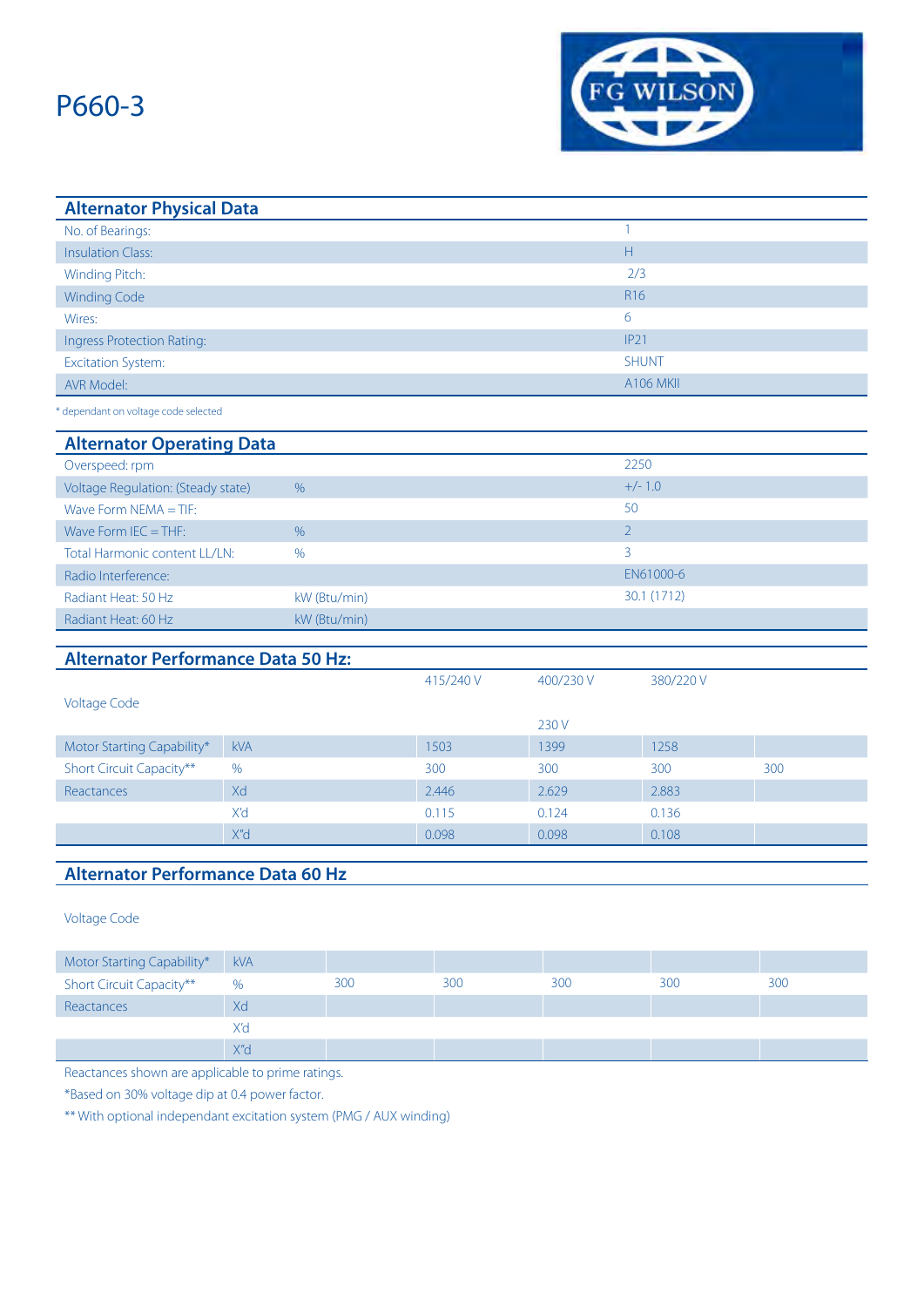

### **Output Ratings 50 Hz**

|                     | Prime |                        | Standby    |     |
|---------------------|-------|------------------------|------------|-----|
| <b>Voltage Code</b> | kVA   | $\mathsf{k}\mathsf{W}$ | <b>kVA</b> | kW  |
| 415/240V            | 600   | 480                    | 660        | 528 |
| 400/230V            | 600   | 480                    | 660        | 528 |
| 380/220V            | 593.8 | 475.04                 | 660        | 528 |
| 230/115V            | 600   | 480                    | 660        | 528 |
| 220/127V            |       |                        |            |     |
| 220/110V            |       |                        |            |     |
| 200/115V            |       |                        |            |     |
| 240V                |       |                        |            |     |
| 230V                |       |                        |            |     |
| 220V                |       |                        |            |     |

### **Output Ratings 60 Hz**

|                     | Prime      |    | Standby |                        |
|---------------------|------------|----|---------|------------------------|
| <b>Voltage Code</b> | <b>kVA</b> | kW | kVA     | $\mathsf{k}\mathsf{W}$ |
| 480/277V            |            |    |         |                        |
| 440/254V            |            |    |         |                        |
| 416/240V            |            |    |         |                        |
| 400/230V            |            |    |         |                        |
| 380/220V            |            |    |         |                        |
| 240/139V            |            |    |         |                        |
| 240/120V            |            |    |         |                        |
| 230/115V            |            |    |         |                        |
| 220/127V            |            |    |         |                        |
| 220/110V            |            |    |         |                        |
| 208/120V            |            |    |         |                        |
| 240/120             |            |    |         |                        |
| 220/110             |            |    |         |                        |